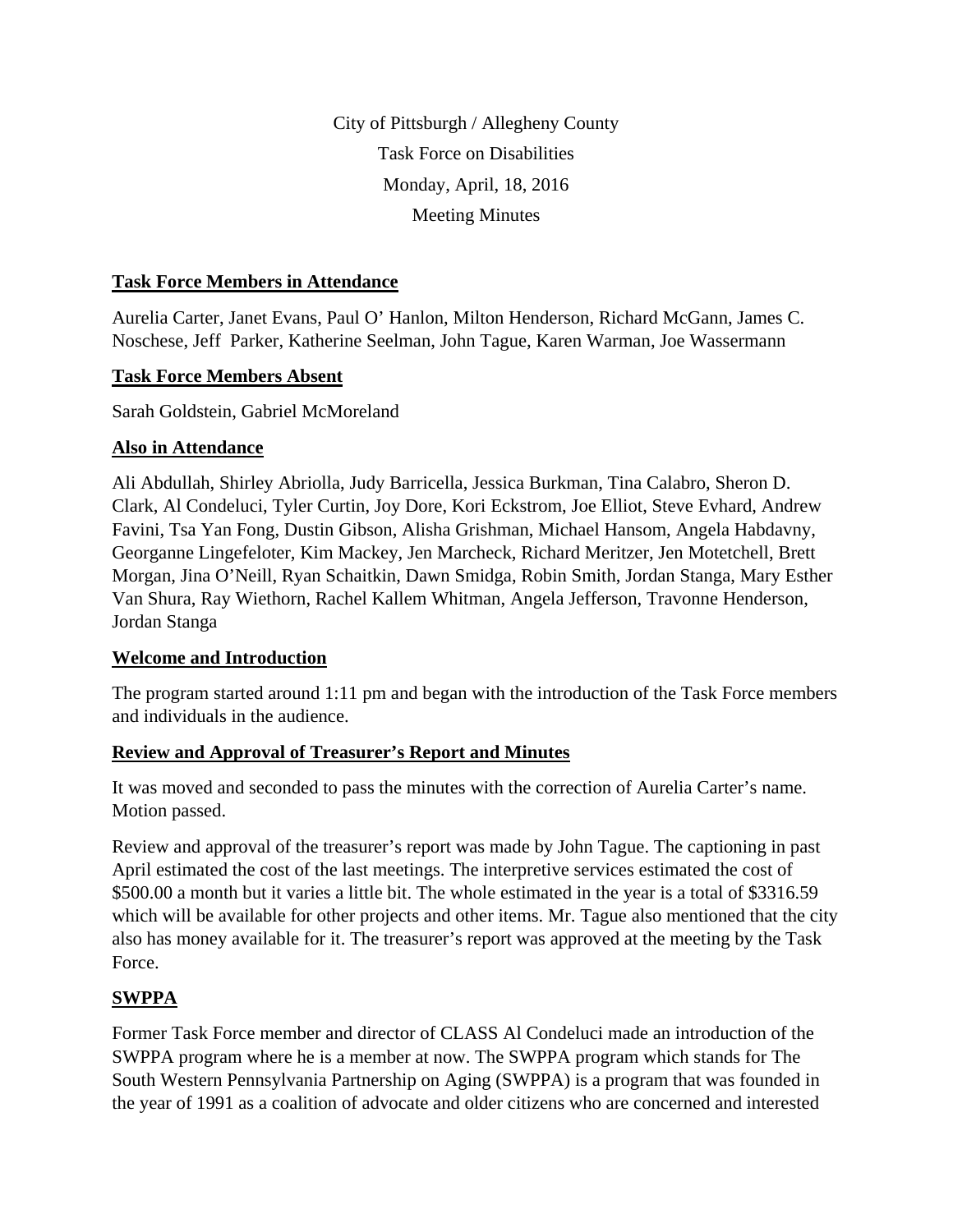for elder citizens to go in an active role for the community. He talks about how this program helps with aging issues. He mentioned that the program wants to help with disability issues. SWPPA has looked at world health organization with issues around the world to get a healthier active life. The program identified eight domains that are critical to any community being more inclusive and welcoming of all people. SWPPA looked at it and want to promote in the Allegheny Area in Pittsburgh, PA. They were able to meet with the mayor and county executive of Allegheny County to give a look at the eight domains.

He also mentioned that the SWPPA program has joined up with the AARP (American Association of Retired Persons) which is a huge advocacy group on elderly people's issues. SWPPA and AARP worked together to help with a proposal in the Hillman Foundations and were able to receive a grant to get age friendly community initiative in the Allegheny county area.

Mr. Condeluci introduces a member of the SWPPA program Jen Marchek at the task force meeting. She explained more about the world health organization and how it was able to help with other cities. She also stated that Pittsburgh and the Allegheny county area is one the cities that are getting help. She explained each of the eight domains, how they are used in the community and how they can help people. She also talked about a program called Age Your Way which addresses on the elderly and the community. They ask questions on the community and the elderly on staying there. She also talks about providing surveys on those who can't make it to meetings and are homebound.

Mr. Condeluci he gives a breakdown on how this project is going to be used and how it will be able to help provide a better community and he also answered questions

Mr. McGann explains on how the SWPPA, the world health organization and the eight domains project opportunity will work and explained that how this will help with the community.

## **Jordan's Presentation**

Mr. Meritzer introduces his intern Jordan Stanga on her presentation. The three projects she mentioned was a facility survey, business directly and an interpreter project. She talks about her project on facility surveys where she mentioned there are about 200 facilities but she got about 60 done so far. These facilities needed to be surveyed for accessibility purposes. The survey focuses on facilities that need to have accessibility for people who are in wheelchairs. It is the main game plan to get these facilities accessible for people who are in wheelchairs that need to get around in places. They need to have parking, ramps and elevators for everyone.

She talked about her other project which is the business directory. On that project she was able to get other interns to go to different neighborhood places and business places to see if there is any steps, ramps or if it was accessible for people. She mentioned that her last project was from a previous intern that focuses on rugs and how they not placed correctly in class. She mentioned that the rugs were a safety hazard because it wasn't embedded to the floor; they were throw rugs and would cause people to trip from them. She also conducted a facility survey which shows that there accidents from the carpets and the rugs. The people that were used in the survey were at the